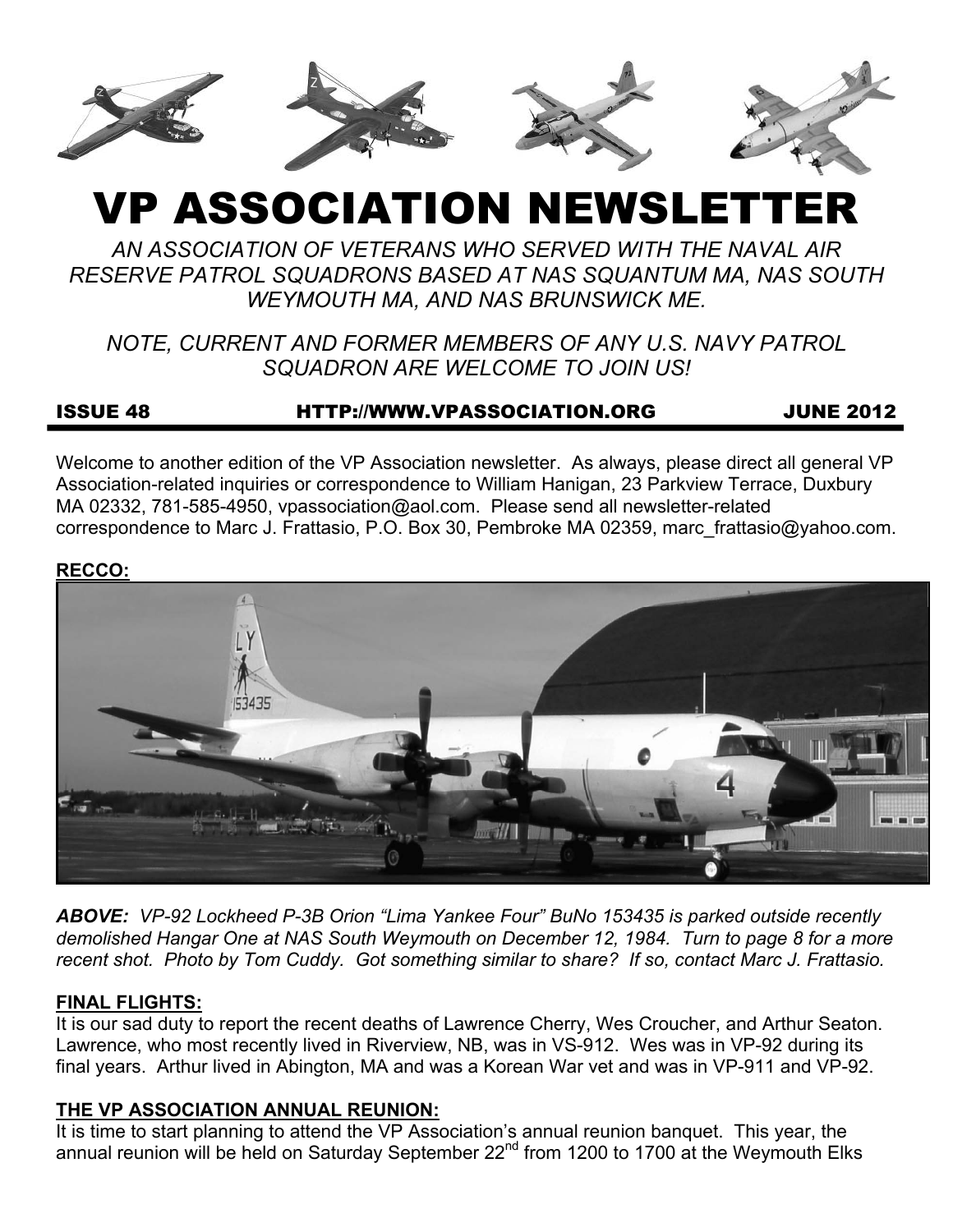Hall at 1197 Washington Street in Weymouth, MA. **Please note that this is a new location for the reunion.** In the past the reunion has been held at Hanscom AFB but this will not be the case this year. The buffet style banquet, which will be similar to what we have had in the past, costs \$40 per person and a mail-in reservation form is presented on the last page of this issue of the newsletter.

This year every VP Association member who attends the annual reunion will get a commemorative VP-92 "challenge coin" originally commissioned for the squadron's decommissioning weekend in October 2007. The bas-relief coins have a P-2 Neptune on one side and a P-3 Orion on the other.

The Weymouth Elks Hall is just a few miles from old NAS South Weymouth, which is being redeveloped into a mixed commercial and residential community called SouthField. Plan on driving to Weymouth a few hours earlier, visit the base, and take a look at the remaining USN structures as well as the new SouthField apartments and townhouses. In addition, through special arrangement with the Association of Naval Aviation Patriot Squadron, the Shea Field Naval Aviation Historical Museum will be open the day of the reunion between 9 and 11 AM. The museum is located in temporary spaces inside the Shea Fitness Center at 495 Shea Memorial Drive and is normally only open on the last Saturday of the month. Admission is free. If you have any naval aviation memorabilia gathering dust at home please consider donating to the museum! See www.anapatriotsquadron.org for details.

Reunion attendance is limited, reservations are required in advance, and will be taken first-come first served. Tickets will not be sold at the door. Please mail your reservation in as soon as you can to prevent possible disappointment and so we can tell the caterer how many people to expect. There is a Holiday Inn and Comfort Inn located a few miles away from the Weymouth Elks Hall in Rockland.

Note, although dress is officially CASUAL for the reunion, if you want to wear a uniform (whatever you have) or a flight suit feel free to do so. We first did this last year in honor of the CONA and from the feedback we received it is clear that many of you enjoyed doing this. So, we'll make uniforms and flight suits a regular feature of the annual reunion for as long as there is still interest in wearing them.

Try to pass the word about the annual reunion to as many of your old Squantum/South Weymouth/Brunswick reserve VP squadron friends as possible. Don't assume that every former shipmate you're in contact with is affiliated with or aware of this group. Guests, military or civilian, are also welcome to attend the reunion. We will have a guest speaker, details in the next newsletter.

Tables will be available at the Elks Hall to display any memorabilia that you may wish to bring. If you have photos, cruise books, patches, caps, NATOPS manuals, or any other interesting Navy things that you'd like to show off to your friends please plan to bring them with you. Your newsletter editor is bringing a portable scanner. If you have any NAS Squantum, NAS South Weymouth, or NAS Brunswick-related photos or slides please bring them so they can be scanned for the newsletter.

#### **ADMIN FUND DONATIONS:**

As you know, the VP Association has no dues but voluntary contributions are always welcome to help defray the cost of printing and mailing newsletters to shipmates without e-mail. Many thanks to Philip Baker, L. Robert Connolly, Charles Daly, Ed Dembrowski, John Donatello, Marc Frattasio (via Lulu Press), Harry Jacobson, Peter Kullen, Douglas MacDonald, Richard O'Connor, Peter Pace, Earle Riffle, Karl Rogalski, George Swallow, and Fred Squires for recent contributions to the admin fund.

#### **IF YOU HAVE AN E-MAIL ADDRESS MAKE SURE TO GET IT TO US!:**

If you have an e-mail address and have been receiving this newsletter through the U.S. Postal Service then we do not have a valid e-mail address for you. If this is your situation, please contact Bill Hanigan via e-mail as soon as possible so we can begin sending your newsletter to you by e-mail.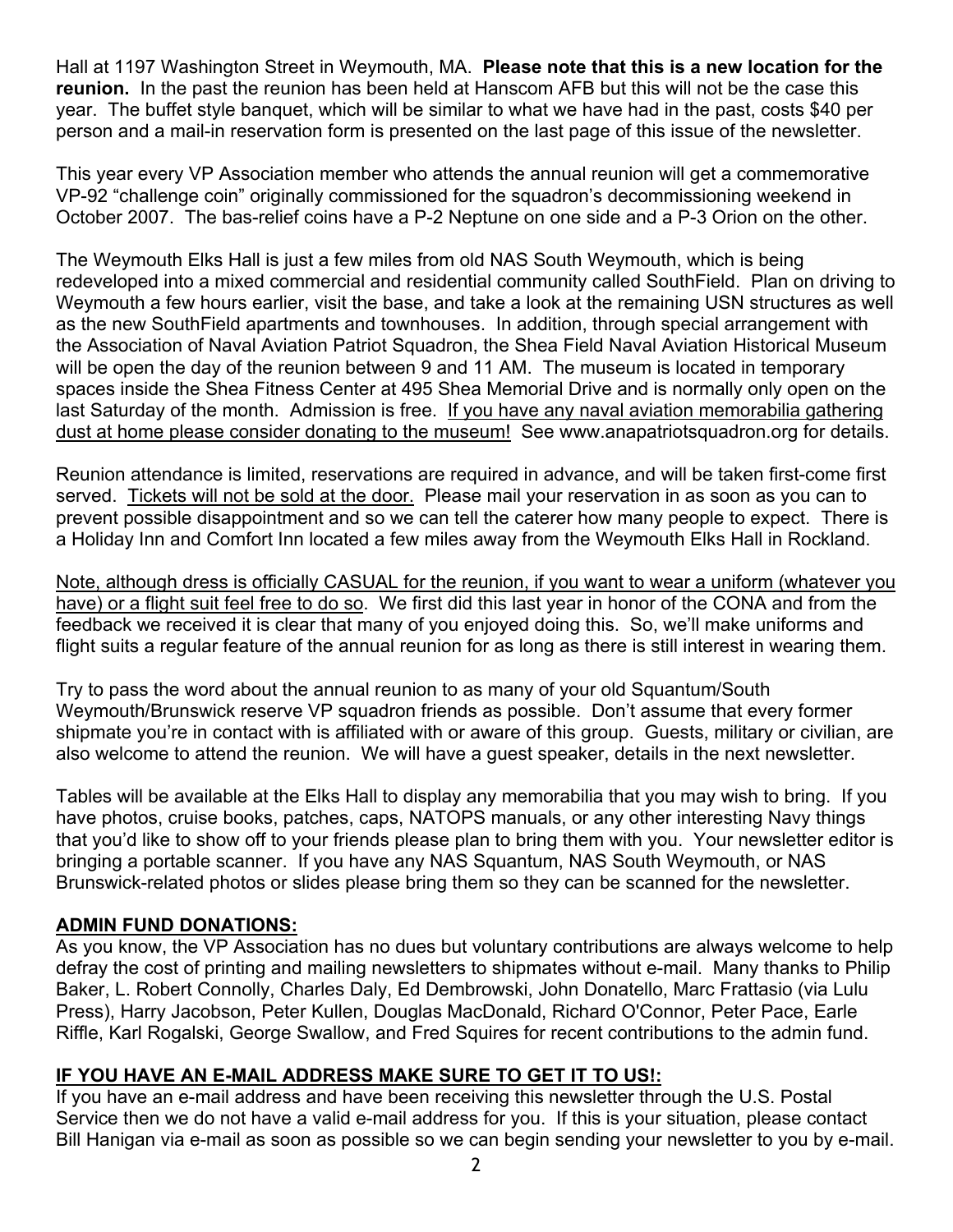# **LOST CONTACT:**

Please let Bill Hanigan know whenever your street or e-mail address changes. We are looking for a valid home or e-mail address for Steve Harris formerly at 550 Bowsprit Lane in Longboat Key, FL.

#### **RECENT CHANGES OF ADDRESS:**

Peter DiBiasie 48 Trapelo Rd Brighton, MA 02135 617-767-4645 dbz2415@aol.com

Kenneth Hardt 68 Mary Carroll St Auburn ME 04210 skiphardt@roadrunner.com

Peter Kullen 28 Badger Circle Milton, MA 02186 Darrell Davis 103 Centre St Concord, NH 03301 darrell.davis@yahoo.com

Skip Hickey 68-1789 Auhili Loop Waikoloa, HI 96738 oldhickdog@gmail.com

John Lane 354 Falmouth Rd Falmouth, ME 04105 Charles Galloway 52 School St Chelmsford, MA 01863 mschief93@aol.com

Harry Jacobson 1010 Scissortail Drive Clinton, OH 73601

Katherine Quinn-Trexler 608 Lisbon Rd Lisbon Falls, ME 04252 qtusnrme@gmail.com

Thomas Geraghty 5149 39th St West Bradenton, FL 344210 tjgerag@aol.com

Mike Kearney 207-843-5056 mkearney2@gmail.com

Note new e-mail addresses for P K Adams: pkadams5@charter.net, Bob Belcher: bassinbob@att.net, Andy Berlo: jeanandyberlo@att.net, Clay Butzer: cnbbutzer@aol.com, Larry Clapp: katylar@comcast.net, Gary Cunningham: garyc7434@aol.com, Bob Erdos: vp10tx@sbcglobal.net, Craig Ford: cford@calchem.com, Dan Gilbert at dano.djg1@verizon.net, Martin Grillo: mjg1937@msn.com, Ken Hayes: kshayes@comcast.net, Erik Madsen: soccerrace@aol.com, Bill Marden: billmarden@me.com, Michael McKinney: jmmckinney@verizon.net, Robert McQuillan: atcsmaine@yahoo.com, Bob Nash: nash44@verizon.net, Albert McCarty: nagumo4436@yahoo.com, Peter Perry: jrwardenstpats@gmail.com, Colby Rottler: hcrottler@comcast.net, Michael Skidmore: papaskidz@msm.com, Richard Stanton: stantonthebookkeeper@comcast.net, Julie Timmreck: jtimmx3@hotmail.com, and Don Vestal: vplanner@roadrunner.com.

#### **NEW MEMBERS:**

Brian Beckman 979 Middle St. Bath, ME 04530 Brian.Beckman@L-3com.com

Peter Pace 8150 NW Hwy 225A Ocala, FL 34482 boyrex7@aol.com

James Spenser 731 Eastmont Dr. Apt 2B Greensburg, PA 15601 jimespenser9@aol.com

Susan Zimmerman 48 Beechwood Rd Halifax, MA 02338 781-293-2741 birdlady650@gmail.com Marc Connolly mmconn@msn.com

Patrick Peterson pat@strategicmi.com

William (Rick) Shoemaker 1049 Riverwind Circle Vero Beach, FL 32967 wrshoemaker@gmail.com George "Chip" Richards

Ed Dembrowki 68 Middle St. Bradford, ME 04410

3 Wylie Way Moultonborough, NH 03254 gdrchip@gmail.com

Andrew White 43621 Albatross Street Hollywood, MD 02636 am1white@aol.com

Ken Lewko 8 Ridgewood Way Harleyville, PA 19438 kenlewko@gmail.com

Karl Rogalski 905 Pleasant St. Weymouth, MA 02189

Jim Wing Wingman1015@aol.com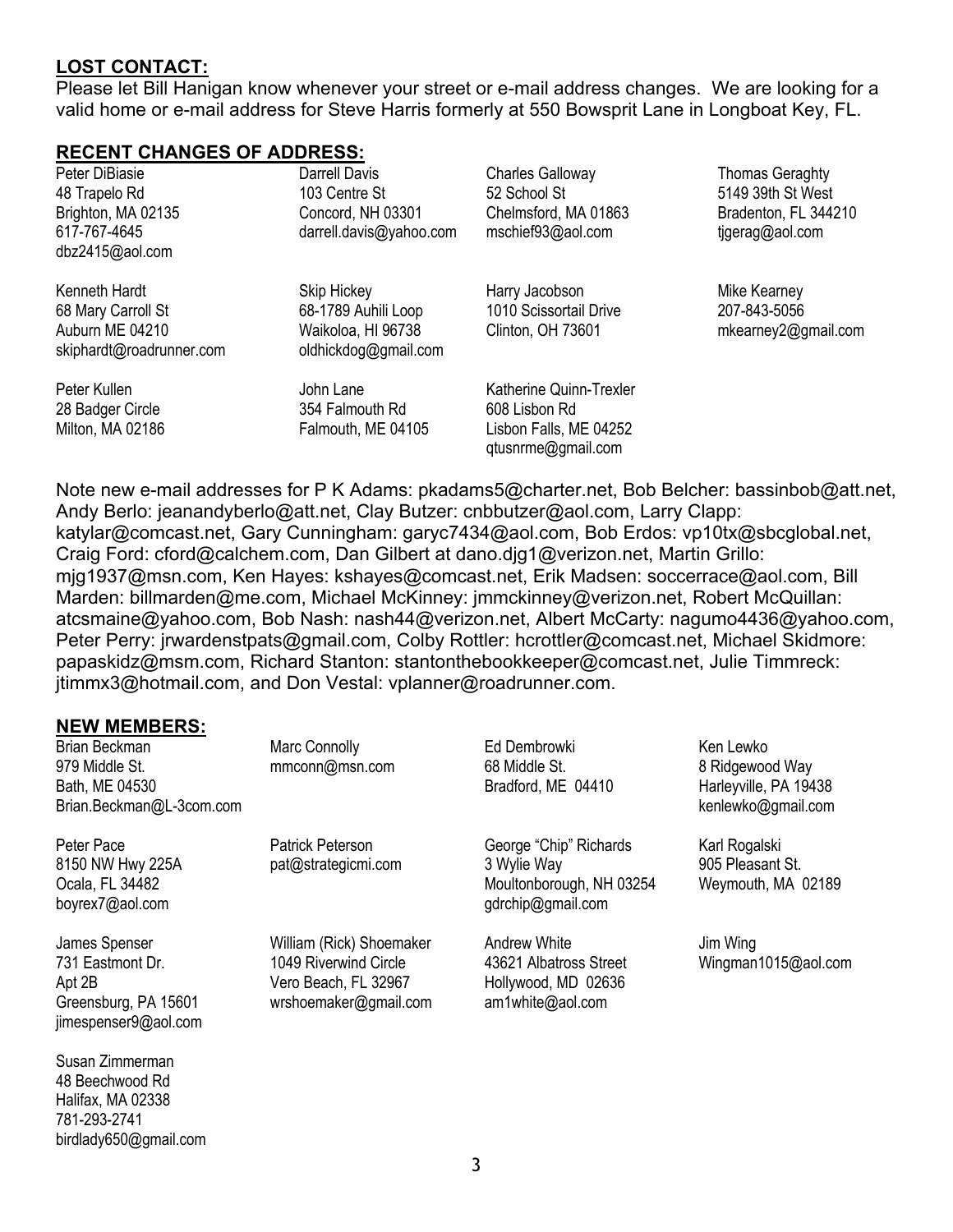# **A MESSAGE FROM STEVE MALONEY:**

Please share this information with anyone who had military active duty service between January 1957 and December 31, 2001 and is planning for retirement. You qualify for a higher social security payment because of active duty any time from 1957 through 2001 (the program was done away with 1 January 2002). Up to \$1,200 per year of earnings credit credited at time of application - which can make a substantial difference in social security monthly payments upon your retirement. You must bring your DD-214 to the Social Security Office and you must ask for this benefit to receive it!

This is something to put in your files for when you apply for Social Security down the road. It is NOT just for retirees, BUT anyone who has served on active duty between January 1957 to December 31, 2001. FYI - this benefit is not automatic, you must ask for it! We've all been on active duty between 1957 and 2001 or know someone who has. Passing on good information for all you military folks when you apply for social security. I know this may be too early for some of you to think about social security but keep living and you will get there. See http://www.ssa.gov/retire2/military.htm for details.

#### **A MESSAGE FROM KEVIN CAHILL:**



*ABOVE: VP-92's Jim Wing and Kevin Cahill in front of Jim's American Airlines jet in Paris, France!* 

I was in Paris, France last week doing FAA work for American Airlines. On Wednesday morning (February 22nd) I was in the hotel lobby waiting on the AA crew bus to go to the airport. An inbound AA crew had just arrived on an overnight flight from JFK. I suddenly heard somebody shout "Kevin Cahill" and when I looked over in that direction none other than First Officer Jim Wing was standing there! You may recall that Jim was an AW2 SS2 in VP-92 back in the 80s and 90s. He said that he first met me when he was 18 years old...ouch! Well, he was tired and I was on my way into the airport so we said "seeya" for now. The following morning I was again headed from the hotel to the airport and found myself with Jim and his crew. We talked on the bus for a bit and later met again in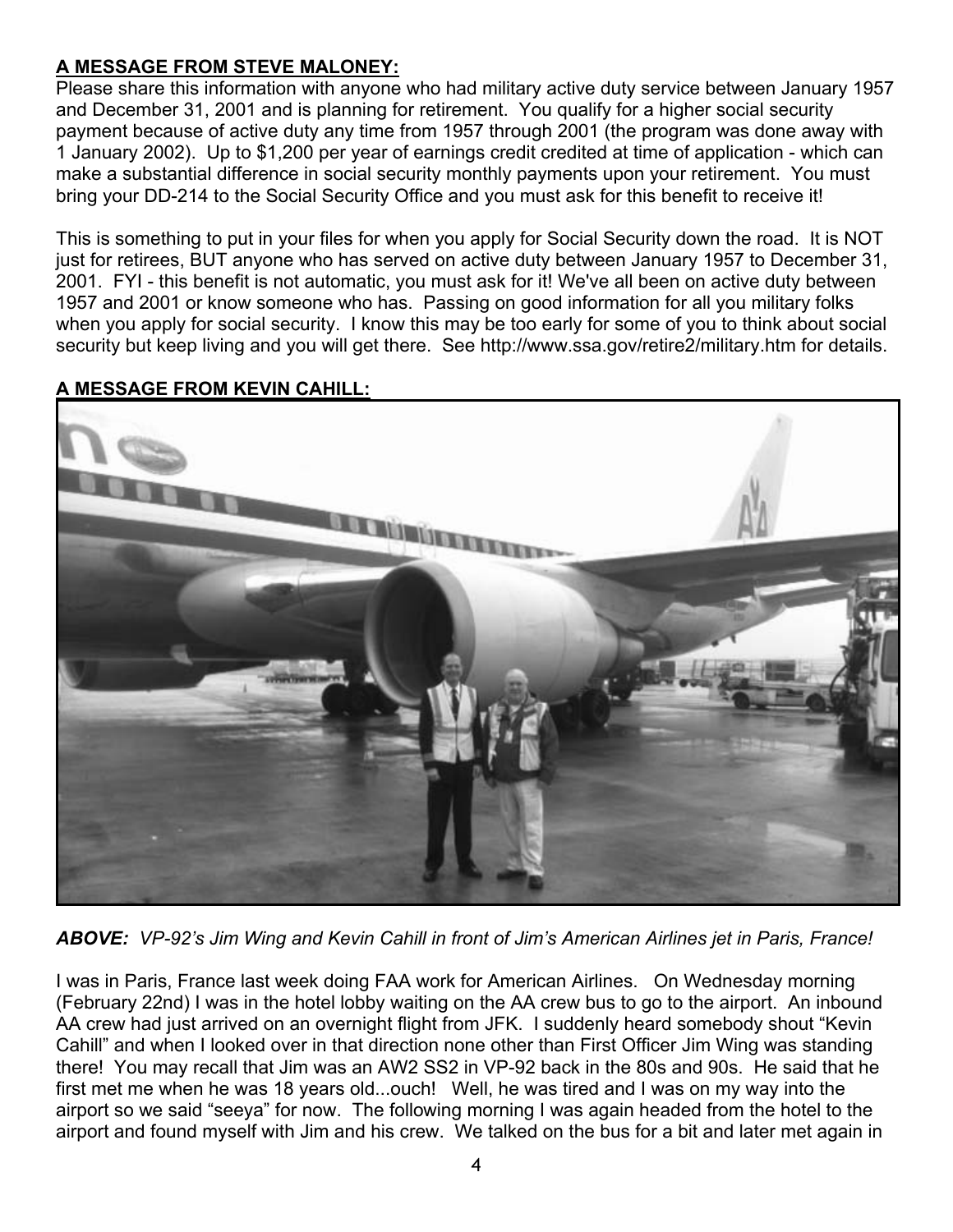his aircraft. He was there getting his Initial Operating Experience Check ride from a Check Airman to qualify as an International First Officer on the B-767-300. Big airplane!

# **A MESSAGE FROM JEFFREY SIMPSON:**

The Class of 1980 alumni association from Mt. Ararat High School in Topsham, Maine is selling a commemorative "challenge coin" that they designed to honor NAS Brunswick. The funds raised will be used for various school projects. The coins are \$15 each, shipping included. Send a check to Mt. Ararat Class of 1980, 401 Oak Grove Ave. No. 9, Bath ME 04530 or contact Jeffrey Simpson at jeffthebubby2@aol.com for more details.



#### **A MESSAGE FROM KEN SHERMAN:**

The Worcester County Chapter of the Military Officer's Association of America is open to new members. I belong and have enjoyed their events. For more information call president Tom Vantre at 978-369-0786 or send him an e-mail message at thecolonel2421@msn.com.

#### **A MESSAGE FROM MARC FRATTASIO:**

I you have an old leather flight jacket that needs repairs I suggest that you contact Willow Rose Evans of 103A Main St., White Bluff TN 37187 at 615-428-1391. Willow is a seamstress who specializes in repairing leather flight jackets. She can do almost any kind of repair such as replacing zippers, waistbands, cuffs, linings, and buttons. She can also patch small holes, re-sew loose stitching, and recondition dried-out leather. Willow is not cheap but she is the best in the business.

#### **A MESSAGE FROM LEE SLEGER:**

Anybody interested in doing some space available traveling as a group? If so, contact Lee Sleger at lsieger@comcast.net or 781-245-5275.

# **VP ASSOCIATION MEMBERS AT THE MPRF REUNION AND SYMPOSIUM:**



Several members of the VP Association traveled to NAS Jacksonville, FL to participate in the Maritime Patrol and Reconnaissance Force annual reunion and symposium during the last week of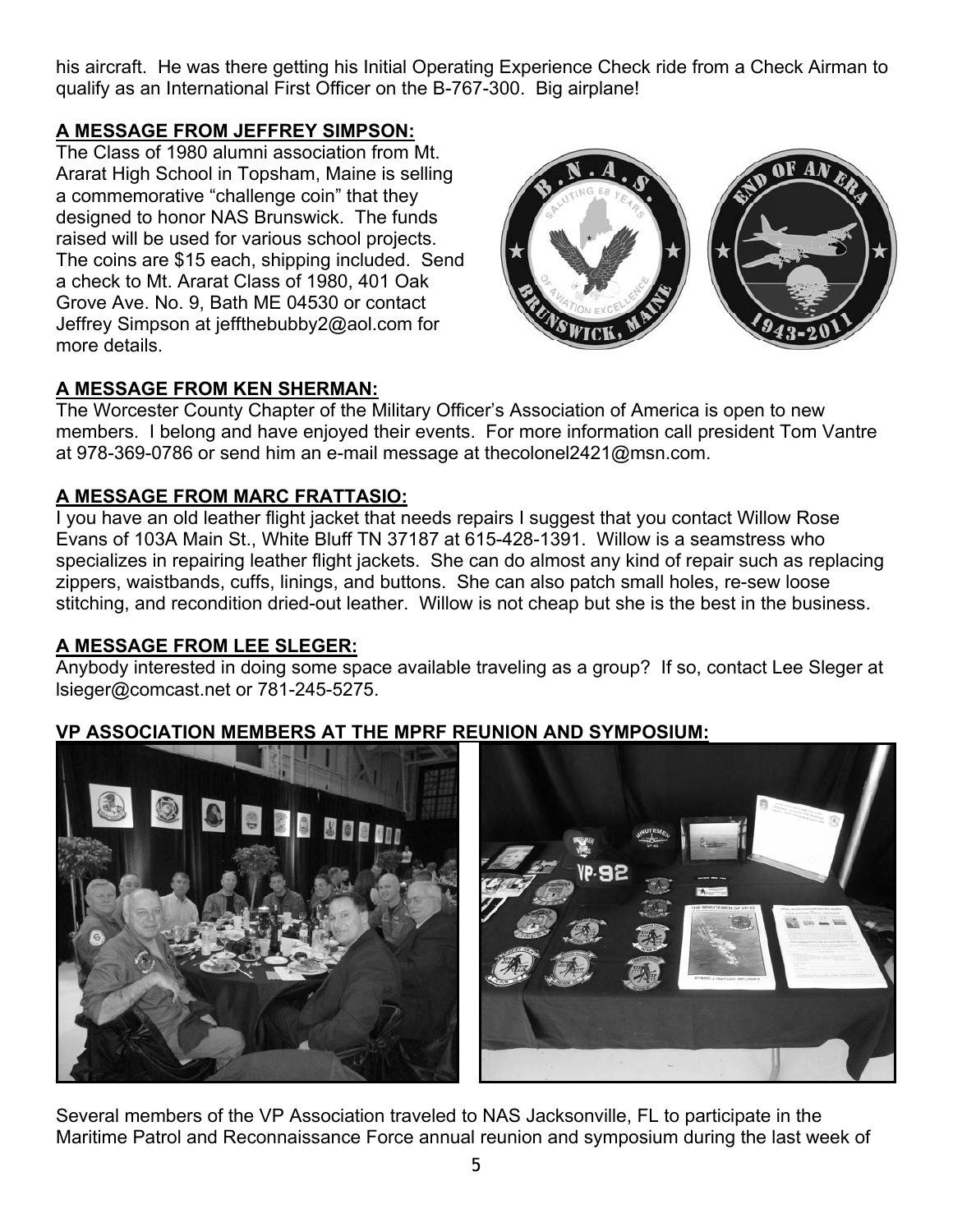March. The highlight of the week-long event was the delivery of the first production Boeing P-8A Poseidon aircraft to VP-30 and the ribbon-cutting for the new P-8 training facility. Shown above at left are VP-92's Kurt Podlogar, Jerry Lach, Bob Park (VP-93), Marc Frattasio, and Pat Kelly in flight suits at the Heritage Dinner along with active duty VP-30 instructors and an unknown retired guy and at right is the small VP-92 squadron memorabilia display that was put together by your newsletter editor.

#### **MPRF REUNION AND SYMPOSIUM RECAP (by John Larson via Jerry Lach):**

Here is the recap of this year's MPA symposium. It was held from March 27th through March 30th at NAS Jacksonville, FL.

On the first day we had the members meeting. Since the MPA was formed last September, there are over 700 members. Active duty is 319 and retired is 323. There are 6 volunteer members on the board, all officers. They would like to get an enlisted person for the 7th member. They will be elections in the future for the board. There are National officers. The president is Commodore Wheeler, CPW 11 and the vice-president is Capt. Stevens, CO of VP-30. At the present time, all future symposiums will be held at NAS Jacksonville. There are 4 local chapters in Wash D.C., Pax River, Whidbey Island, and Hawaii.

There are has been a Hall of Honor started at the ITC (Integrated Training Center). It is a new facility that was dedicated at the symposium. One wall has the Navy Medal of Honor awardees, and the wall across is dedicated to those who have been inducted into the Maritime Hall of Honor. I will mention this year's inductees later on.

Some things the MPA wants to do in the future, is develop a MPA scholarship fund, and develop more local chapters.

At the reception Tuesday night, we talked to a member of the reserve squadron. The squadron is back to the old days. They have their own aircraft again. With the active squadrons getting P-8's and in transition, the reserves will have to pick up the slack. Individuals will mobilize for 4 months and this will last a few years.

On Wednesday was the roll out of the first production P-8A and its delivery to VP-30. I was chatting with the Canadian Commodore before the ceremony. They have a little over half of their aircraft updated. They are getting new wings, tail, aft bulkhead and repairs around tank 5. They are getting a new avionics package. They say it is as good as the U.S. AIP planes. There were British, Canadian, Australian, New Zealand, and Japanese in Jacksonville during the week as we celebrated the 50th anniversary of the P-3.

At the rollout ceremony, the dignitaries were Under Secretary of the Navy, Honorable Robert Work, Vice Chief of Naval Operations, Admiral Mark Ferguson, Commander Naval Air Force, Vice Admiral Allen Myers, Commander Maritime Patrol and Reconnaissance Group, RADM Hewitt, Mayor Alvin Brown, and Mr. Dennis Muilenburg, President and CEO of Boeing Defense, Space and Security.

After the rollout, the ITC building had a ribbon cutting ceremony. There are now 4 full motion cockpit simulators with room for 10. There is room for 9 weapons trainers, with the 5 tactical crewmember positions. Each station is interchangeable. They are "on the rail". With the Tacco in the middle, the Nav is to the left and then the SS3 and SS4. To the right of the Tacco would be the two acoustic sensor operators. Again they could be in any seat. None of the equipment was turned on, so we could not see any displays. The Commodore said that the current generation doesn't like the rail system, while the old guys prefer that. The classrooms will have an instructor and stations were the students study. They have two large screens on top of each other. They are the same as in the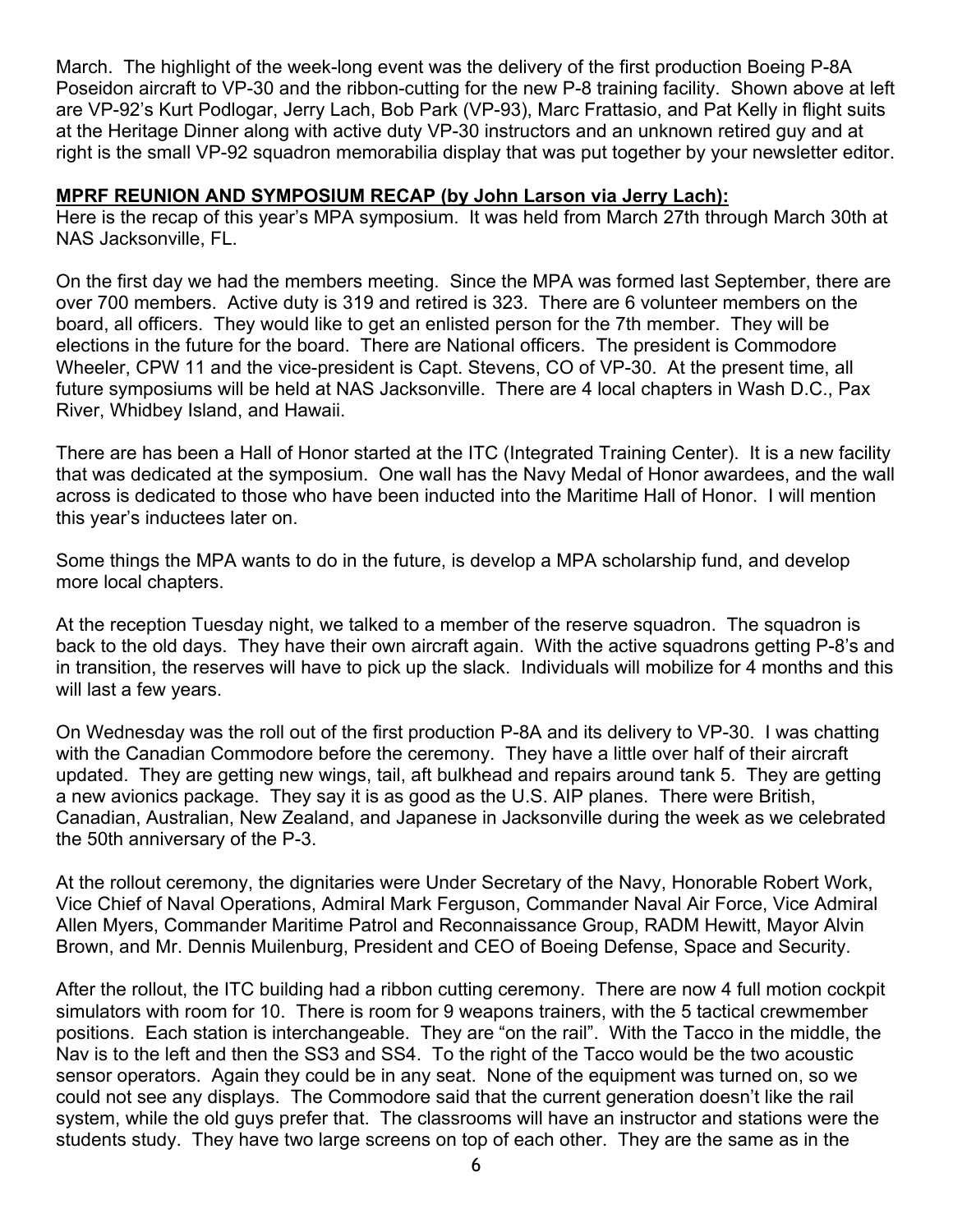airplane. The students will learn at their own pace. If most are having trouble then the instructor will go back to instructing. The P-3 training was 70% flying and 30% simulators. The P-8 will be 70% simulators and 30% flying.

Here is some info on the crews. There will be 3 pilots (if over 6 hrs. of flying). The Tacco and Nav. There will be 4 AW's. One will be loading the sonobuoys. If there won't be any ASW, then there would 1 acoustic operator and 2 SS-3's (SS3 and SS4). So there is a total of 9 crewmembers. There will be a plane captain assigned to the plane but no FE. He won't fly with the crew, unless they are going on a DET and then would accompany the crew. There are 21 seat positions on the aircraft.

We then took a tour of the aircraft. I took a lot of pictures inside. I started at the front and worked backwards. The cockpit has a heads-up display. All the info you need is right in front of your eyes for flying. The plane can hold about 65K of fuel. There is a refueling capability. But that won't be used until about 2015. The limiting factor is oil in the engine and possible crew time. There is an airline galley where they can cook their meals. No more cruise boxes and hopefully box lunches. Next comes the head, I didn't look inside, but assume it is a standard airline bathroom. Then next to head, are the two crew rest seats. They fully recline. Further back was the crew stations with seats next to them. There were not many avionics bays, no main load center, and very few circuit breakers. Then there were the sono racks. They have a total capacity of 121 buoys. There are three circular buoy containers, each one holds ten sonobuoys. There were three individual launchers, and you don't have to depressurize. They can monitor 64 buoys. The AIP planes can monitor 32 buoys. The bomb bay is behind the wing. They will carry the MK 54 Torpedo and the Harpoons. In the back of the plane is a storage area, for the lobsters, Coors beer, the furniture, and motorcycles. GEEDUNK!!

The Tacco who was on board was at Pax River and has been on the plane 3 years. She said that top screen you could have radar and IRDS, split screen. On the bottom CRT you could have the grams.

Then in the afternoon we received our briefing. Commodore Wheeler started off the briefs. Also in attendance were Commodores from Whidbey Is and Kaneohe. We also had CTF 72, CTF 57 and CTE 67 there to brief us.

Last year during the briefing, they would not show the Maverick firing on a Libyan small craft. We got to see it this year. The Maritime Patrol and Recon forces is 18 squadrons, 6169 sailors = 1186 Officers and 4983 Enlisted. There are 127 aircraft and 65 mission capable aircraft. VPU-1 and VQ-2 are going away this year. So they will be incorporated into the other squadrons. Info from Whidbey Is, VP-1 now is deployed in El Salvador and Misawa. There are 4 P-3 squadrons there. VQ-1 will have 12 crews and 600 sailors after the consolidation. Hawaii has 4 squadrons. Jacksonville has 7 P-3 squadrons. VP-16 will be the first to transition to the P-8 when they come back from deployment. First P-8 deployment will be Dec 2013. One squadron will transition every 6 months. All the Jax squadrons will get the plane first then probably Whidbey Is and then Hawaii. There will be 12 crews and 6 planes in each squadron.

They then talked about the different threats. Iranian subs don't go far from home. They are kind of novice at it. The Iranian P-3's are still flying out of Bandar Abbas. The PRC (Peoples Republic of China) are now going East of Guam. Their ops are getting more complex. The PRC claims a lot of the South China Sea and that has the countries around it concerned. So we have had a crew go into Cambodia, search and rescue exercise with Vietnam. We are also going back into Cubi Pt. That drew a big cheer from the attendees.

Deployment sites for Jax are to El Salvador and Misawa. The squadron out of Misawa helped out after the earthquake with mapping the debris field last year. We have not had deployments to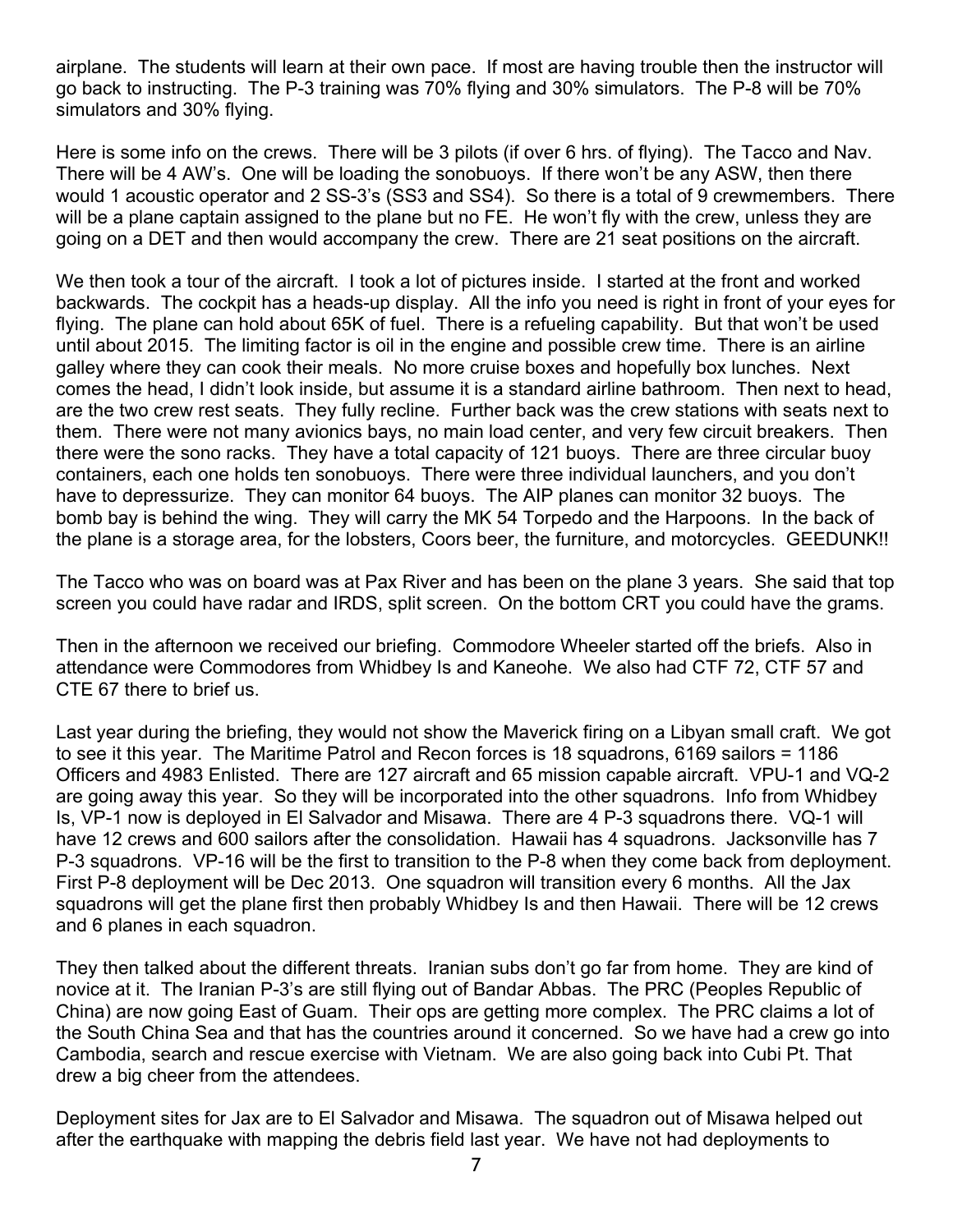Misawa for 4 years. Whidbey Is goes to Kadena, Bahrain and Qatar. Kaneohe is going to Sicily and Djibouti. VQ is in Crete, Curacao and Qatar. We left Diego Garcia in 2006

With the tension with Iran and their treats of shutting down the Straits of Hormuz, the aircraft carriers want 4 armed P-3 in the area to verify the threats. The UAV's (BAMS) have been flying now for 3 years. There are 5 of them and 1 is forward deployed. They can do 24 hr. missions. The carriers also want BAMS coverage on the Straits of Hormuz.

Then that night we had the Heritage Dinner. There were three new inductees into the Hall of Honor. Commander Scott Carpenter. He flew P-2V's in VP-6. He was the  $4<sup>th</sup>$  man into space and the second to orbit the Earth. Also inducted were Captain Isbell and RADM Wolkensdorfer. The Admiral's wife was there to accept the honor. P-3 crews with the highest proficiency in ASW would be awarded the Isbell trophy.

VADM Harris was the guest speaker. He is the Assistant to the Chairman of JCS. He has a P-3 background (VP-44, VP-4, and VP-46). We had in attendance the original acceptance crew for the first P-3A. They flew the plane from Burbank, CA to NAS Jacksonville in 1962. Everyone received a coin commemorating the 50th anniversary of the P-3.

*Please check out the MPRF Association at www.maritimepatrolassociation.org. The VP Association*  is a local group for the most part that is composed mainly of people who served with the reserve *patrol squadrons based over the years at Squantum, South Weymouth, and Brunswick. This MPRF Association is composed of both active and retired VP people from around the country. Both groups are complementary and it is worth it to belong to each of them. The MPRF is now producing a quarterly newsletter called "Planeside" and you can check out the first issue on the group's web site.* 

#### **CRANLAND AIRPORT PANCAKE BREAKFAST AND FLY-IN REMINDER:**

Several VP-92 alumni meet at the pancake breakfast and fly-in held at Cranland airport on Route 58 in Halifax, MA on the third Sunday of the month from April through October. The pancake breakfast runs from 8 to 10 AM, costs only \$6 per person, and is an excellent deal if you like to watch airplanes.

#### **HELP WANTED:**

I recently joined the local American Legion, Post 20, in Brunswick, Maine. Now that NAS Brunswick is closed, some of the local Legion posts got together and are attempting to get space in the old base Chapel to set up a veterans center. Meanwhile, Post 20 continues its normal activities and has decided to do something new – stage a memorial ceremony in memory of the two VP-26 crews that were shot down in Vietnam. The ceremony will accomplish two things: honor the service and memory of those VP-26 aircrewmen, and focus public attention on the Chapel and our plans to create a veterans center there. You may already know this, but a separate group of veterans has come together to form a museum committee and they plan to establish a Naval Museum and Memorial Gardens on the Chapel site: http://www.brunswicknavalmuseum.org/. We are working closely with that committee and have mutually agreed that a vets center and a museum can co-exist in the Chapel to the benefit of each organization.

Anyway, the real reason I am contacting you is to try and obtain the names of the "hometowns" of the men on Crew 1. I found the hometowns for Crew 8 listed with their names on the VP Navy website. The Veterans Services branch of Maine state government wants to be involved in our ceremony and award State of Maine medals and certificates in honor of both crews. I'm not sure yet what they have in mind – to whom they intend to present the medals and/or certificates – but I expect they particularly want to honor crewmembers who were Maine residents at the time of their deaths. At this time, I don't foresee a dedicated effort to contact the crewmember's NOK about the ceremony.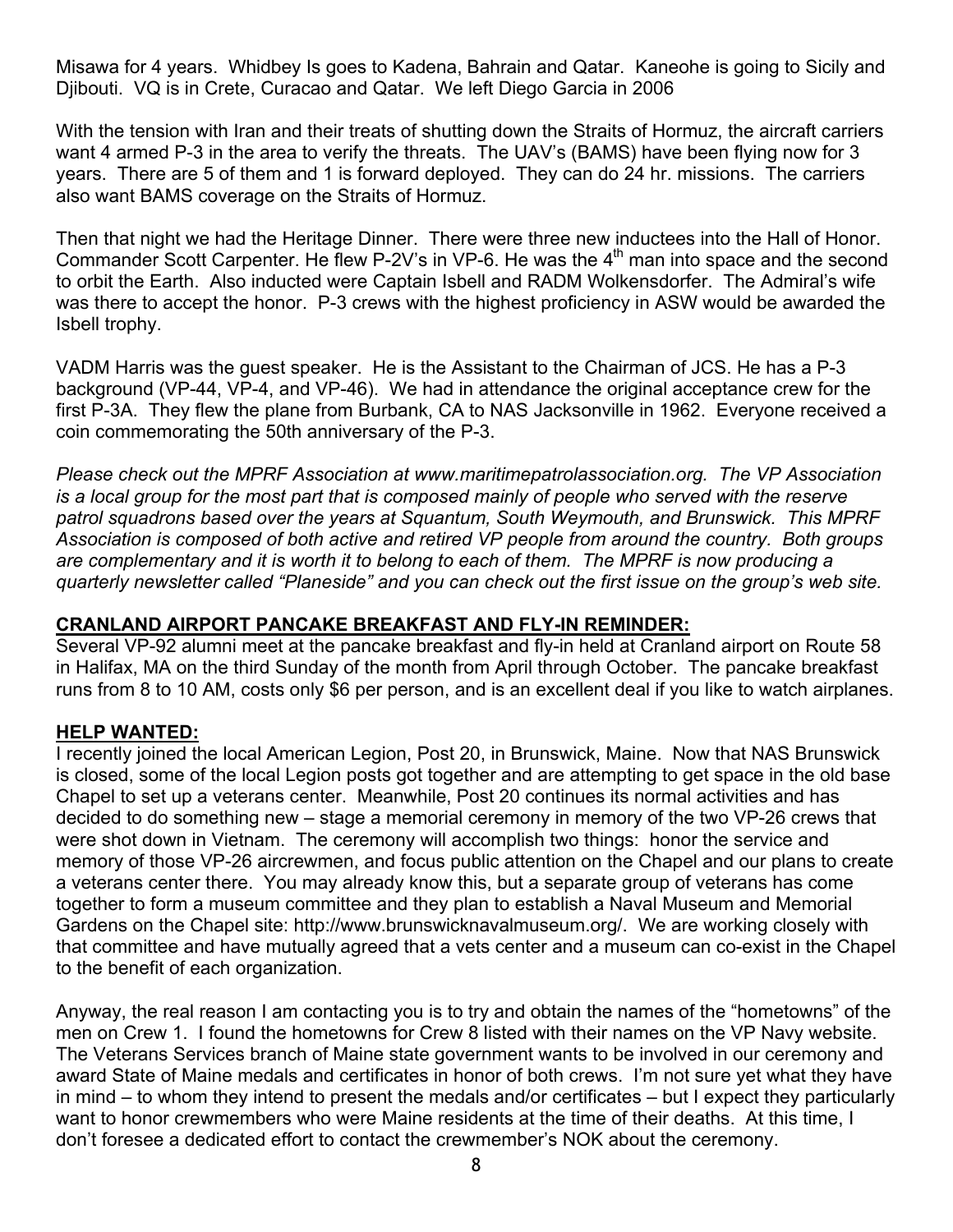The members of VP-26 Crew 1 were AME2 Donald W. Burnside, AT1 Kenneth L. Crist, AO2 William S. Cutting, LTJG Frank E. Hand, AXC Donald E. Kulacz, AX3 Delmar L. Lawrence, LTJG Brian J. Mathison, LTJG Stuart M. McLellan, LTJG Michael J. Purcell, AE1 Donald F. Wood, ADJ2 Edward O. Wynder, and AX1 Alvin G. Yoximer. If you have hometown info on any of these men or suggestions on how I can obtain that info, please let me know. Marty Diller, mgdiller@comcast.net, 207-729-0197

# **GOING-GOING-GONE:**



The photographs shown above of Hangar One at NAS South Weymouth were taken on Saturday April 14<sup>th</sup>. As of that date the lean-to office spaces on either side of the hangar and all of the structure except for the roof and concrete arches had been torn down. Surprisingly, a VP-92 Minuteman insignia was still on one of the exposed concrete arches that day. Today the hangar and the Minuteman are gone. After years of delay old NAS South Weymouth is being redeveloped. Many new homes have been built at the northern end of Runway 17/35 and a new road will go through where Hangar One used to be. This is another good reason to attend the VP Association annual reunion in September. The reunion will be held in Weymouth this year and you can go see what's left of the old base before everything is gone.

#### **Counterfeit Chinese Parts Slipping Into U.S. Military Aircraft (ABC News 5/22/2012):**

Counterfeit electronic parts from China are "flooding" into critical U.S. military systems, including special operations helicopters and surveillance planes, and are putting the nation's troops at risk, according to a new U.S. Senate committee report. A year-long investigation conducted by the Senate Armed Services Committee found more than one million suspected counterfeit parts made their way into the Department of Defense's supply chain and were bound for use by "critical" military systems, according to the 70-plus-page document released Monday. In addition to Navy helicopters and surveillance planes, the parts were slated to be put into the Air Force's newest cargo planes.

"The failure of a single electronic part can leave a soldier, sailor, airman, or Marine vulnerable at the worst possible time," the report says. "Unfortunately, a flood of counterfeit electronic parts has made it a lot harder to prevent that from happening."

Chinese companies were identified as the "primary source" of the counterfeit goods and the Chinese government was criticized for its alleged disinterest in cracking down on counterfeiting there. The report said that Chinese companies take discarded electronic parts from all over the world, remove any identifying marks, wash and refurbish them, and then resell them as brand-new – a practice that poses a "significant risk" to the performance of U.S. military systems. But the committee also pointed a finger at the Pentagon and U.S.-based defense contractors that rely on "hundreds of unvetted independent distributors."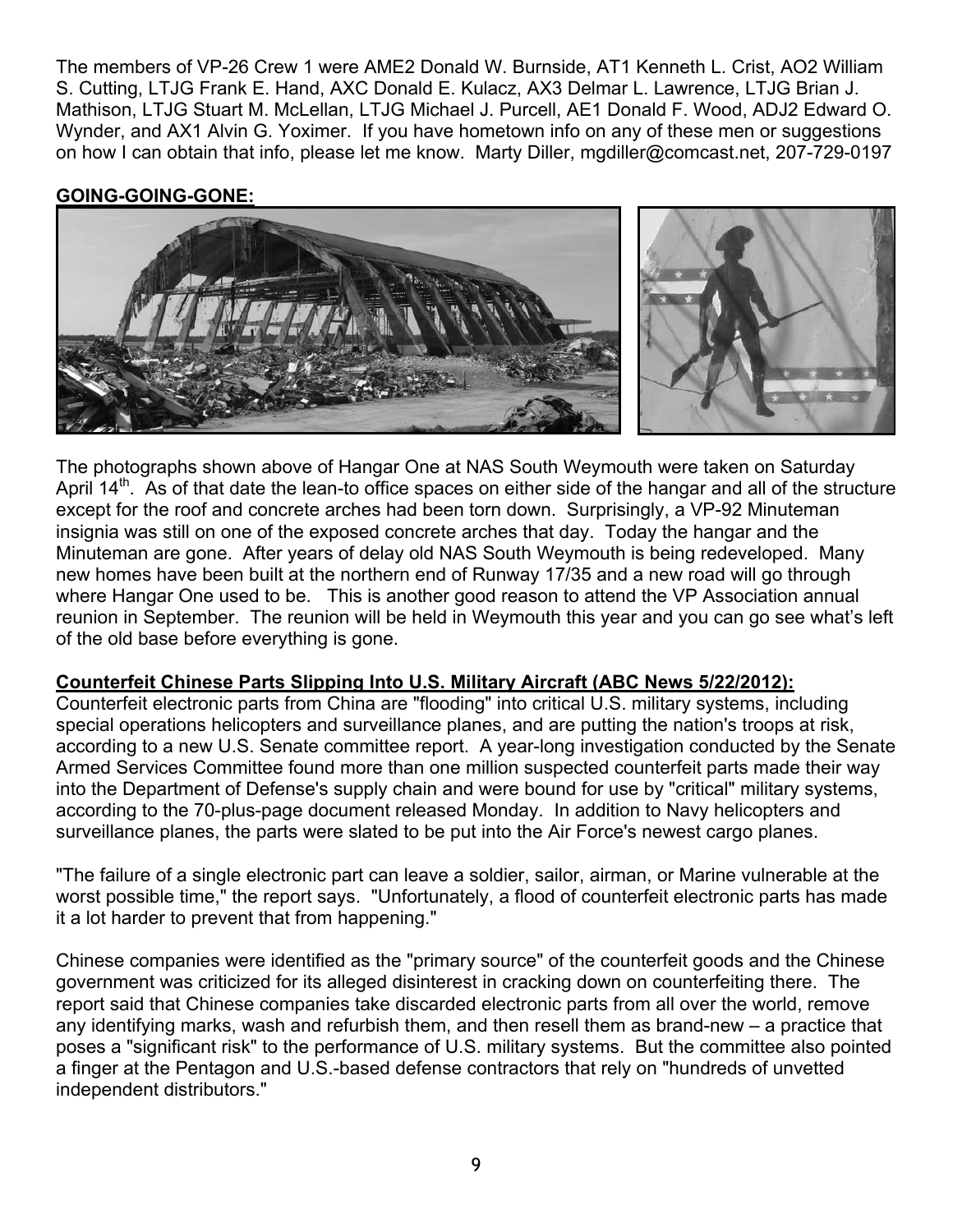According to the document, the investigation "revealed failures by defense contractors and [the Department of Defense] to report counterfeit parts and gaps in DoD's knowledge of the scope and impact of such parts on defense systems." "Our committee's report makes it abundantly clear that vulnerabilities throughout the defense supply chain allow counterfeit electronic parts to infiltrate critical U.S. military systems, risking our security and the lives of the men and women who protect it," said Senate Armed Services Committee ranking member Sen. John McCain (R.-Arizona). "As directed by last year's Defense Authorization bill, the Department of Defense and its contractors must attack this problem more aggressively, particularly since counterfeiters are becoming better at shielding their dangerous fakes from detection."

A spokesperson for the Department of Defense did not immediately respond to requests for comment on this report, but another spokesperson told CNN the Pentagon was aware of the report and officials "looked forward to reviewing it." "The Department takes very seriously the issue about counterfeit parts," Col. Melinda Morgan said. "We are working aggressively to address this issue..."

Months after the Senate committee launched its investigation, the Pentagon said in November it was moving to protect against counterfeit parts by modifying policies and improving its internal process as well as working more closely with private companies in the industry. Then, Defense spokesperson George Little noted that "there has been no loss of life or catastrophic mission failure as a result of these parts entering the supply chain." Representatives for the Chinese government at its embassy in Washington, D.C., and consulate in New York, New York did not immediately respond to request for comment on this report.



*ABC News Article by Lee Ferran* 

*ABOVE: VPU-1 P-3C parked in front of Hangar 511 at NAS Jacksonville. U.S. Navy photo.* 

Special Projects Patrol Squadron (VPU) 1 will hold its disestablishment ceremony April 27 at 10 a.m. at NAS Jacksonville Hangar 117. The "Old Buzzards" trace their lineage back 40 years when the Chief of Naval Operations requested the creation of a specially trained maritime patrol unit possessing the necessary expertise, flexibility and quick reaction capability to respond to immediate tasking from the Joint Chiefs of Staff. As a result, a unique "special projects" detachment of P-3s was formed from operationally proven aircrew and maintenance professionals.

As the demand for P-3 Special Projects assets increased, the detachment became an independent unit under the command of its first officer-in-charge. During this period, the Sailors of VPU-1 continued their proud tradition of operational maritime patrol expertise, rapid response and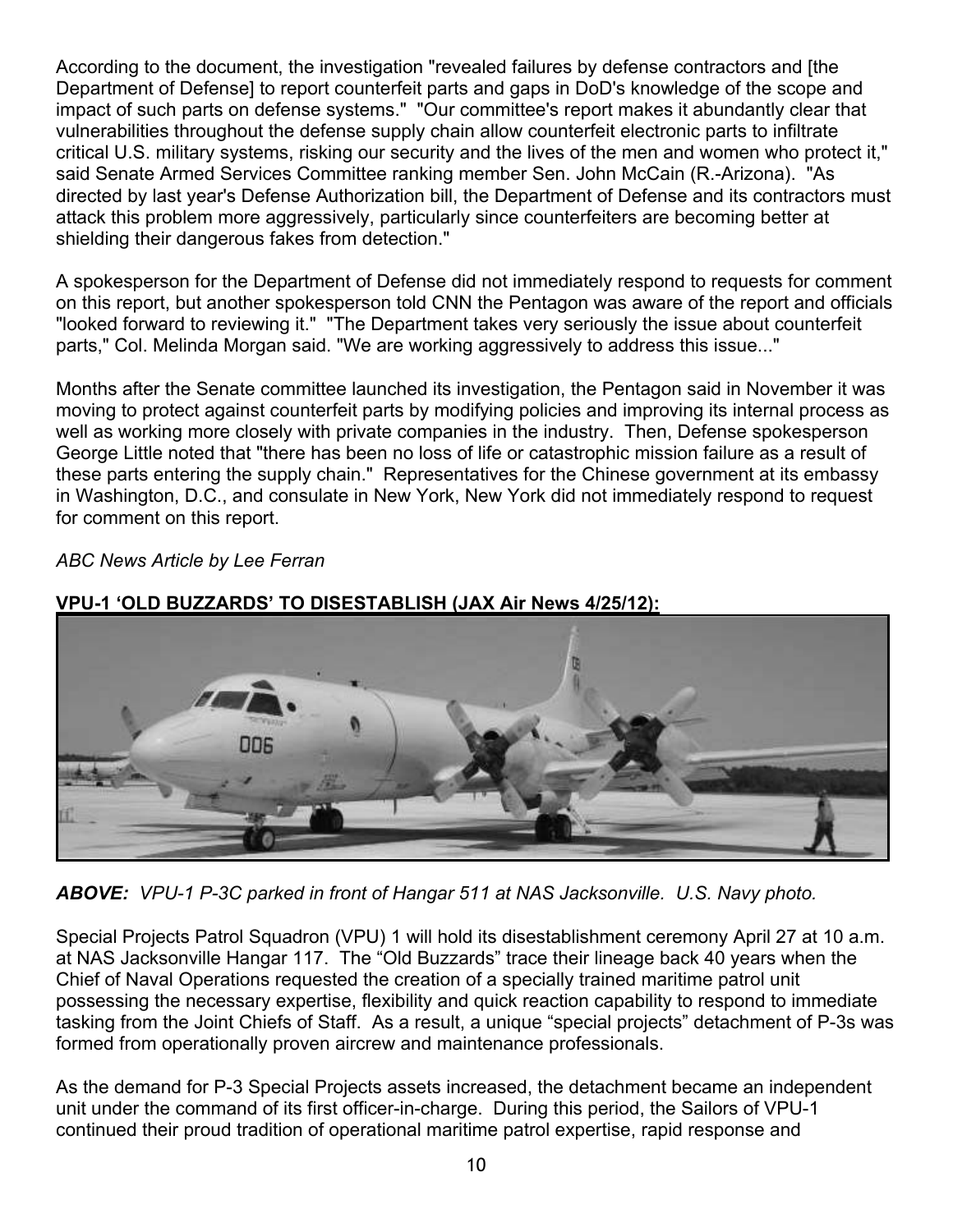professionalism. The Old Buzzards served during the Cold War, in Operation Desert Shield/Storm, as well as numerous other military operations and crises. In March 1996, the unit was formally established as a patrol squadron under the command of Cmdr. Walter Kreitler. For more than 16 years the "Old Buzzards" upheld the highest standards of the U.S. Navy and the Maritime Patrol and Reconnaissance Force.

The squadron, flying at least two specially equipped Orions, has operated from NAS Jax since July 2009 when they relocated from NAS Brunswick, Maine. Squadron personnel have earned seven Joint Meritorious Unit awards, six Navy Unit Commendations, seven Meritorious Unit Commendations, seven Navy Battle "E" awards and various other unit, service and campaign awards.

Several "Old Buzzards" alumni are in town for the disestablishment events that include the Buzzard Ball, a golf tournament and Buzzard Night at the Baseball Grounds of Jacksonville to see the Suns play. As part of the Friday ceremony, Cmdr. Lee Boyer, the last "Old Buzzards" commanding officer, will lower the command pennant and dismiss the squadron for the final time. "It's definitely going to be a bittersweet ceremony. On one hand, it is sad to see such a great squadron being retired – but on the other hand, disestablishment has renewed the bond between every generation of Old Buzzards. I have truly been humbled by the support and the obvious attachment that former and retired 'Old Buzzards' have for this squadron," Boyer stated.

Cmdr. Chris McDowell, the former VPU-1 executive officer and now commanding officer of VPU-2 at MCAS Kaneohe Bay, Hawaii had these thoughts on the events. "The 'Old Buzzards' of VPU-1, and the dedicated professionals, families and friends who support us, repeatedly accomplished some amazing things over the past 40 years. With several current 'Old Buzzards' destined to continue our fine tradition of mission accomplishment as members of our sister squadron, VPU-2, I look forward to carrying our unrivaled capabilities forward."

#### **P-3 CREW HELPS RESCUE FISHERMEN (from Stars and Stripes 4/23/12 via Dick Shafner):**

The 11-person P-3 crew was flying over Western Pacific waters when it received a message at about 4:30 p.m. Saturday from U.S. Coast Guard Sector Guam that a ship was on fire roughly 700 miles west of Guam. After pinpointing the ship's location, the crew of the anti-submarine and surveillance aircraft planned for a rescue.

The emergency beacon from the 70-foot Taiwanese vessel Shin Maan Chun began showing up on radar once the aircraft came within 100 miles, crew members said. After a roughly two-hour flight, according to 7th Fleet officials, the aircraft's cameras spotted both the burning vessel and a nearby life raft carrying seven of the Shin Maan Chun's nine-man crew. "I don't think they could see us at first, but once we got closer, you could see the excitement and the relief on their face," said Petty Officer 2nd Class Eric Benavidez, of Albuquerque, N.M., the flight's radar operator. A few survivors began jumping and waving their shirts, while another began popping rescue flares, Benavidez said.

As the plane circled, it spotted two remaining crew members waving at them from the burning ship's bow. The aircraft dove to 300 feet and dropped two inflated life rafts in the water. One of the rafts dropped no more than 50 yards away from the burning ship, said mission commander Lt. Chris Swigart, of Greensburg, Pa. To the crew's surprise, neither of the men jumped off the burning ship. It was unclear on Monday whether the men could not swim or were concerned about sharks. Regardless, those men wouldn't be able to stay aboard the ship for long. "When we first got on station, it was mostly heavy black smoke -- the flames weren't that large," said tactical coordinator Lt. j.g. Matthew Zelinskas, of Dover, Del. "By the time those guys finally got rescued the entire ship was on flames. It was a very hot fire."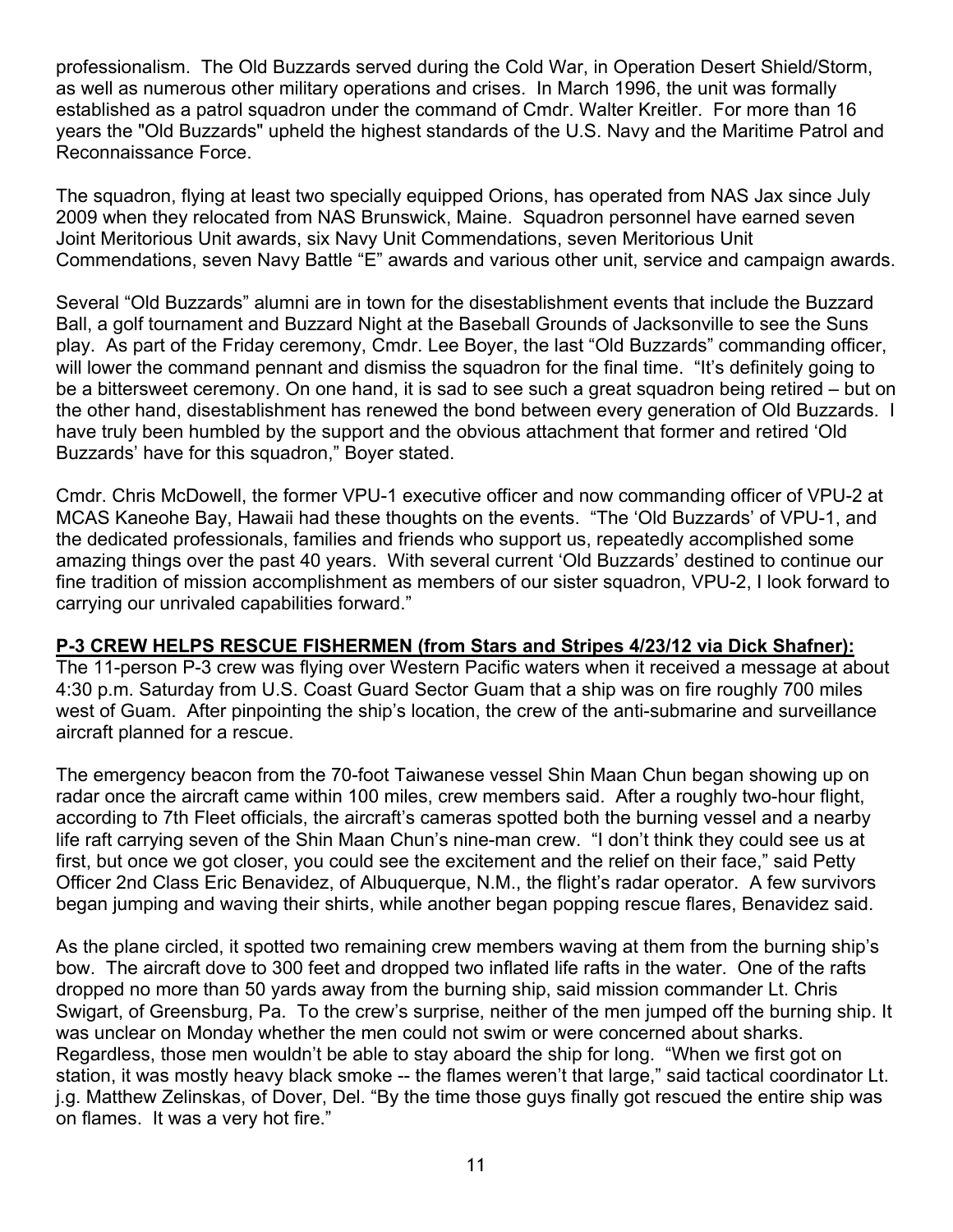Each of the fishermen was unharmed and last reported on their way toward Qingdao, China, aboard the Marshall Islands-flagged bulk carrier Semirio, 7th Fleet officials said Monday. During the hour or so that the plane remained on scene, it stayed in contact with the 980-foot Semirio, which had been about 40 miles from the site when the Taiwanese crew radioed for help. The Semirio is enrolled in a voluntary Coast Guard-sponsored ship reporting system that identifies nearby ships in case of an emergency. The Semirio arrived on scene, deployed a lifeboat and brought it close enough to the burning ship to rescue the final two fishermen. "It's something we had no plan on doing when we took off," said Lt. j.g. Ryan McFeely, a pilot from San Jose, Calif. "But based on how it ended, it was a very rewarding mission."

The aircraft then left the site, and was awaiting its next mission at Kadena Air Base in Okinawa on Monday. The crew is normally based out of Naval Air Station Whidbey Island, Wash., but currently deployed to Misawa Air Base, Japan. It was a particularly satisfying mission for Swigart, who said he had participated in two other search missions previously, but had never seen all survivors rescued alive. "We were pretty relieved when we had a full head count at the end," Swigart said.

#### *Stars and Stripes Article by Eric Slavin*

#### **NEW AIRCRAFT INTRODUCED AT P-8A ROLL-OUT CEREMONY (JAX Air News 3/29/12):**



*ABOVE: VP-30's P-8A Poseidon at NAS Jacksonville on March 28th. Marc J. Frattasio photo.* 

More than 1,200 distinguished visitors filled the Patrol Squadron 30 hangar at Naval Air Station Jacksonville March 28 to celebrate the first fleet delivery of the P-8A Poseidon multi-mission aircraft. "In the same year that our maritime patrol and reconnaissance force (MPRF) is celebrating 50 years of service for the P-3 Orion, we're also celebrating the fleet introduction of P-8 Poseidon," said Capt. Mark Stevens, VP-30 commanding officer and master of ceremonies.

In his remarks, Vice Chief of Naval Operations Adm. Mark Ferguson said, "The P-8 is the future of Navy maritime patrol. It will be a critical component of our maritime security and the fleet's eyes and ears for generations to come. While this aircraft is impressive, the strength of our Navy does not rest with technology alone. The real capability will reside in the men and women who fly and maintain this aircraft. In the hands of our great Sailors, it stands ready to meet the needs of the nation and challenges ahead as we continue to operate forward to reassure allies, deter aggression and when needed, prevail in conflict."

Under Secretary of the Navy Robert Work provided keynote remarks. "As the Navy's replacement platform for the P-3C, the P-8A Poseidon is transforming how the Navy's maritime patrol and reconnaissance force will man, train, operate and deploy. The P-8A is a network enabled aircraft for the network age, and gives Sailors the added benefits of working with manned and unmanned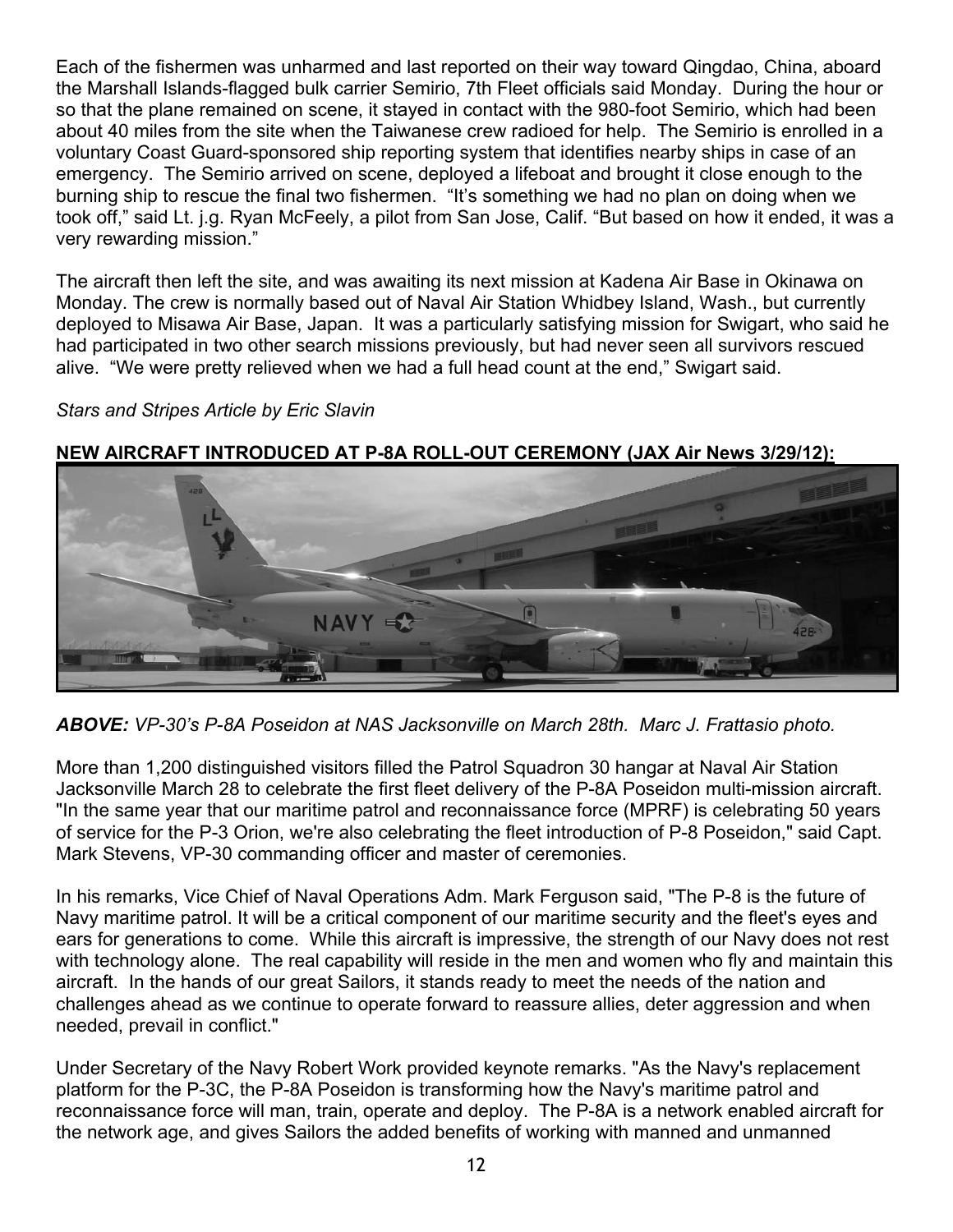systems," said Work. "The training and readiness concept for the Poseidon was designed around a high fidelity simulator solution to provide cost-wise warfighting readiness. The P-8A Integrated Training Facility includes leading-edge operational flight trainers, which will provide innovative and cutting-edge training for today's warfighter."

During his remarks he highlighted the partnership of the Navy and industrial base, which made this day possible. "On behalf of the Secretary of the Navy, I would like to thank the maritime patrol and reconnaissance community, veterans, industry, and the city of Jacksonville." He added, "thanks and gratitude goes to the City of Jacksonville, which has been such a great host to this base for more than 75 years, and whose citizens embody the values our Sailors fight to protect." The next phase for Poseidon will be its integration with the unmanned BAMS platform to create a cohesive team that covers an even greater territory.

"Maritime patrol is the forward indicator of the U.S. presence around the globe," said Work. "MPRF is often the first to respond to natural disasters and provide humanitarian relief. These Sailors embody the CNO's guidance for executing the maritime strategy by demonstrating daily that our Navy is flexible, adaptable and ready to respond globally to preserve the peace. Thank you for allowing me to be part of today's ceremony."

At the conclusion of Work's remarks, Boeing President and CEO of Defense, Space and Security Dennis Muilenburg handed over the "key" for P-8A Poseidon LL 428 to Commander, Patrol and Reconnaissance Group Rear Adm. Michael Hewitt. He, in turn, gave the key to Stevens who ordered, "Poseidon aircrew and maintenance department, prepare LL 428 for flight operations."

Following the roll out, Work, Brown and Hewitt answered questions from the media. Work was asked if every P-3 in the Navy would be replaced by the P-8A. "The P-3 continues to fly after 50 years of service. Only two military aircraft have served longer, the U-2 spy plane and the B-52 bomber. As the P-3C fleet begins to retire aircraft, they will be replaced by a combination of the P-8A and its new partner, the unmanned BAMS (Broad Area Maritime Surveillance)," said Work.

Brown was queried about the importance of Jacksonville's mayor being part of the ceremony. "This is a historic occasion for our great city and northeast Florida. We've been a military friendly city for a long time and I believe military affairs are an important part of our community. The P-8 shows the benefits of private/public partnerships for the Navy in their development and acquisition process. We're proud to be part of the P-3/P-8 transition and will support it in any way we can," replied Brown

Hewitt fielded the question, "How does this P-8 event help the Navy overall?" "This is a great day for our maritime patrol and reconnaissance force. We wouldn't be here today without bold leadership from the City of Jacksonville and the creativity of our industry partners. It's also a humbling day in that many MPRF squadrons are actively patrolling oceans and land areas around the world. So while many P-3s are on station protecting American interests, we're proudly rolling out the formidable, new P-8 Poseidon," said Hewitt. "It brings new technology and innovation to bear wherever our country needs us. We're also very proud of our young naval aircrew and maintainers who are bringing this aircraft to life. We know that the platform is new and important -but it's the men and women who fly it that makes it a naval asset to be reckoned with."

After the roll-out event, attendees were invited across the street from VP-30 to the ribbon-cutting ceremony for the P-8A Integrated Training Center (ITC). Flight crew and mission specialists are assigned to the ITC where they undertake classroom instruction as well as full-motion, simulated exercises that present the highest degree of realism.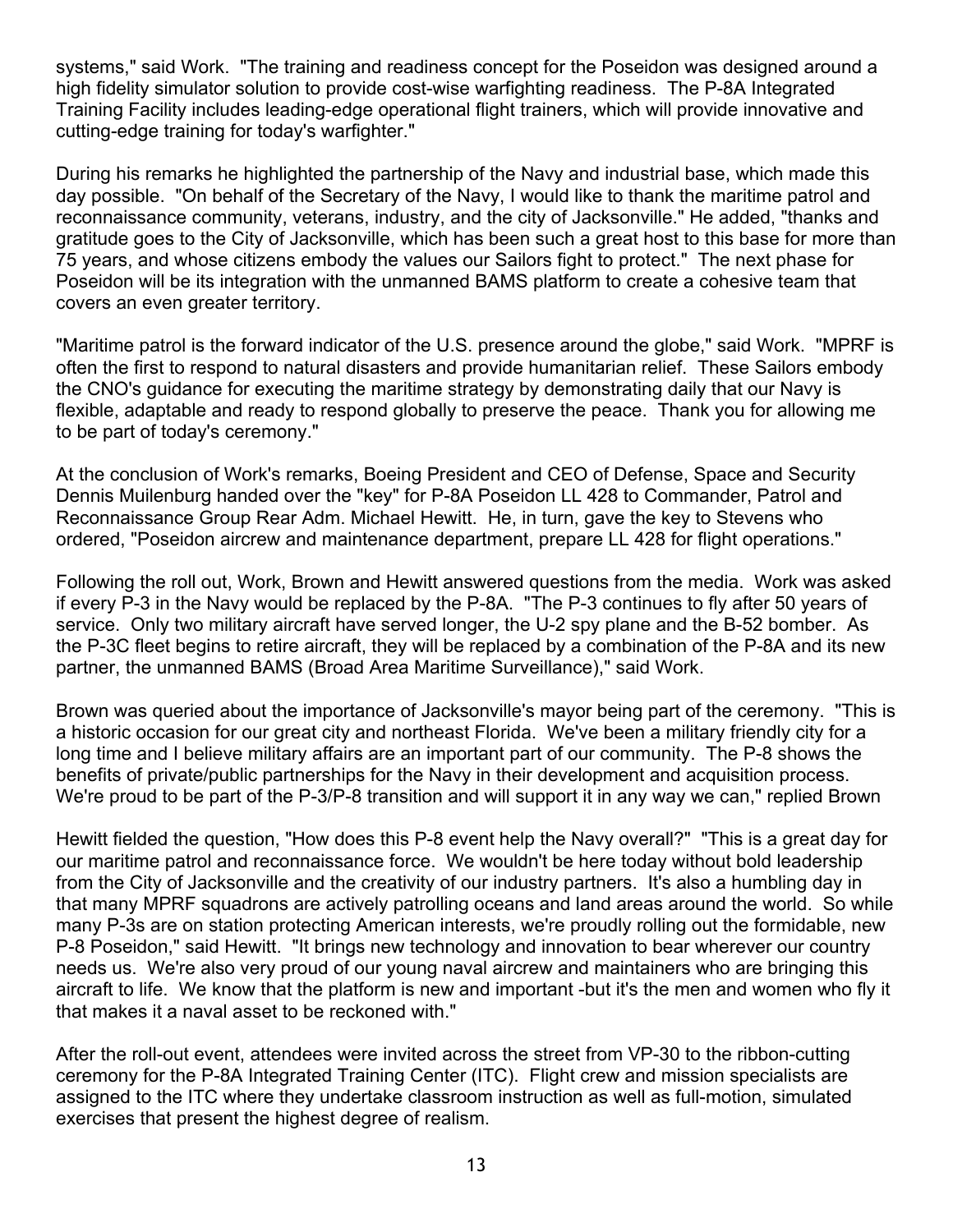NAS Jacksonville Commanding Officer Capt. Bob Sanders welcomed a large crowd that seemed eager to tour the \$38 million training facility. "Thank you for being part of this history making day at NAS Jacksonville," said Sanders. "We're proud you could join us and learn about the exciting future taking shape for the P-8A Poseidon within the maritime patrol and reconnaissance community."

*JAX Air News Article by Clark Pierce* 

# **BOEING DELIVERS FIRST PRODUCTION P-8A TO NAVY (Seattle Post-Intelligencer 3/6/12):**

Boeing delivered the first production version of its new maritime patrol jet for the U.S. Navy Tuesday. The P-8A Poseidon, based on a Boeing 737-800 airliner, is set to replace the Navy's P-3 Orion turboprop airplanes as the Navy's anti-submarine, anti-surface warfare, intelligence, surveillance and reconnaissance aircraft. The Navy has ordered an initial batch of 13, on top of the six flight-test and two ground-test airplanes, and ultimately plans to buy 117. The first ones are set to enter operational service next year.

"Delivering this capability to the war fighter is the ultimate goal and we're proud to be able to meet our commitment and hand over the P-8A 'keys' to the Navy fleet," Chuck Dabundo, Boeing vice president and P-8 program manager, said in a news release. Rear Admiral Paul Grosklags, U.S. Navy Program Executive Officer for Air Anti-Submarine Warfare, Assault & Special Mission Programs, said the P-8A "will provide the users and operators a step increase in mission capabilities."

After delivery in Seattle, Navy pilots flew the jet to Naval Air Station Jacksonville, Fla., for use to train aircrews. The flight-test P-8As are based at Naval Air Station Patuxent River, Md. The basic aircraft goes through Boeing's 737 production process, ending with assembly in Renton, Wash., and then heads to a facility near Boeing Field, in Seattle, for addition of military systems. Boeing also has orders for eight P-8I variants for India's navy.

*Seattle Post-Intelligencer Article by Aubre Cohe* 

# **VP-92 WRIST-WATCHES FOR THE REUNION?:**



If there is sufficient interest we will have VP-92 watches as shown here at the annual reunion. The watches will cost \$60 and all profits will go to the VP Association admin fund. The dial of the watch is 1.25 inches in diameter and the straps are black leather. Since there is considerable expense in having the watches made we need to know how many to obtain in advance. If you are going to the reunion and want a watch, contact Marc Frattasio at marc frattasio@yahoo.com. Please do not say you are interested in a watch unless 1) you are going to the reunion and 2) you will definitely buy one there. Be sure to indicate if you want a gold or silver case. A \$20 deposit will eventually be required before we order.

# **RECOMMENDED READING:**

NAS South Weymouth began as a blimp base during WW2 and even after the war the base hosted blimps from the Naval Air Development Unit (NADU) until 1961. Even NAS Squantum had a reserve blimp squadron, ZP-911, and this unit drilled at NAS South Weymouth until 1959. Where is this leading? The definitive book about Navy blimps is "U.S. Navy Airships" by James R. Shock (ISBN 0-9639743-8-6) published by Atlantis Productions. This 224-page book is filled with hundreds of photographs and presents the complete story of the Navy's rigid airships and blimps. This book can be ordered from bookstores or directly from the publisher via the Internet at www.airshiphistory.com.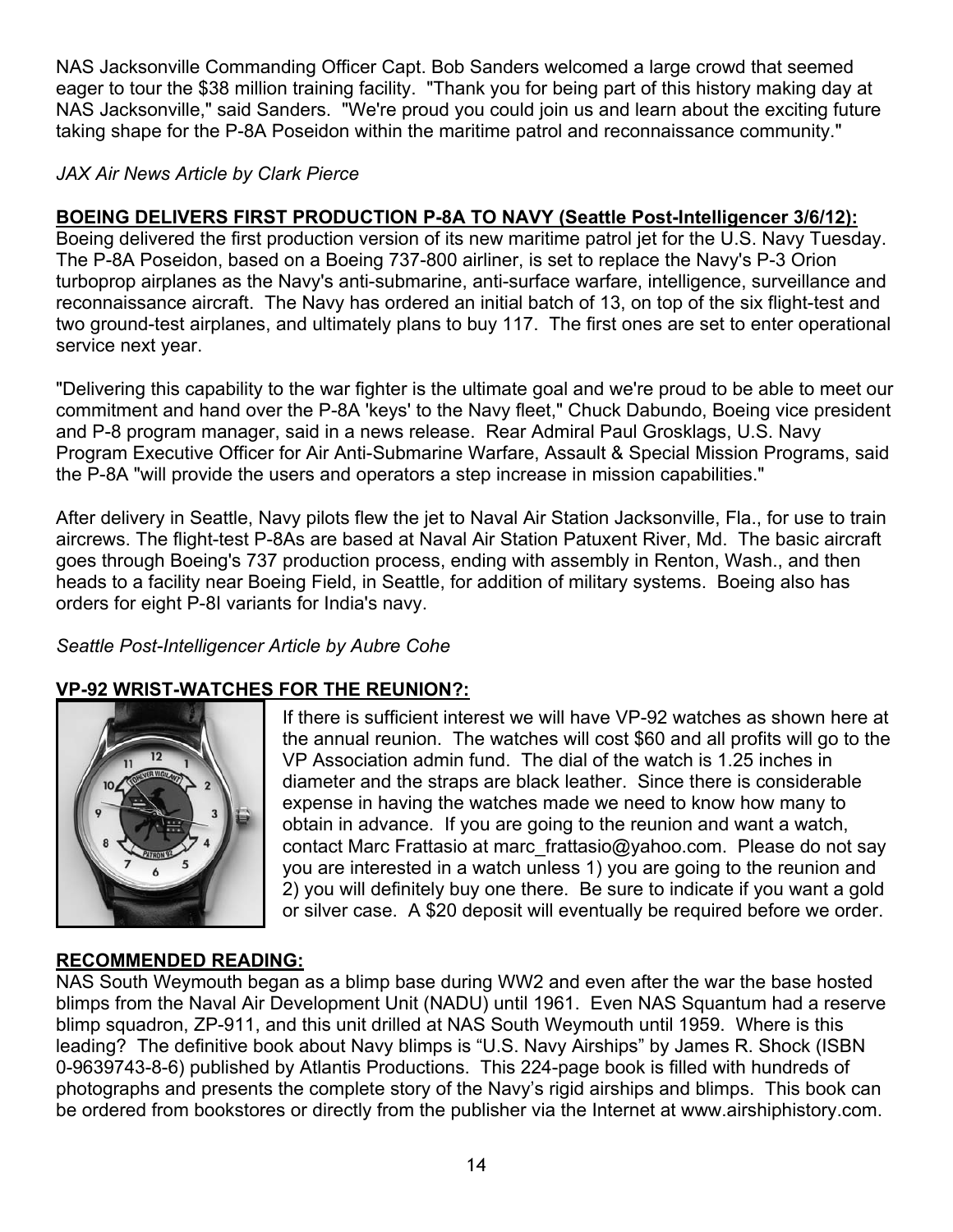# **ON THE INTERNET:**

DD-214's are now available on-line. The National Personnel Records Center (NPRC) has a web site for veterans to gain access to DD-214's online: http://vetrecs.archives.gov. There is also a deceased retiree survivor's guide that some of you may find useful at www.goatlocker.org/retire/deceased.pdf.

# **MONTHLY MEETING:**

Don't forget that we meet for lunch on the last Thursday of every month at the Officer's Club at Hanscom AFB in Bedford, MA from 1130 to 1330. Please join us if you can. If you don't have a military ID (base stickers are no longer required) contact Bill Hanigan at 781-585-4950 so your name can be added to the base's security access list. Note, all persons without a military ID are required to enter the base at the civilian gate, not the Hartwell gate.

# **PARTING SHOT:**



*ABOVE: ZP-911 personnel on an annual training cruise to NAS Lakehurst, NJ around 1955. ZP-911 was a reserve blimp patrol squadron that operated from NAS Squantum from 1950 to 1953 and from NAS South Weymouth from 1953 to 1958. The squadron had no blimps of its own and borrowed them from the NARTU at NAS Lakehurst. On drill weekends a ZP-911 crew would be flown down to NAS Lakehurst on a transport and would then fly a blimp up to NAS Squantum or NAS South Weymouth on Saturday morning. On Sunday a different ZP-911 crew would take the blimp back. Many ZP-911 personnel were transferred to reserve VP squadrons at NAS South Weymouth after the unit was disbanded. Ralph Hadlock collection. If you'd like to see some of your old Navy friends plan on attending the VP Association's annual reunion in September. Our annual reunion banquet order form is presented on the last page of this newsletter.* 



*Until Next Time, Lose Not Thy Speed In Flight Lest The Earth Rise Up And Smite Thee – "Frat".*